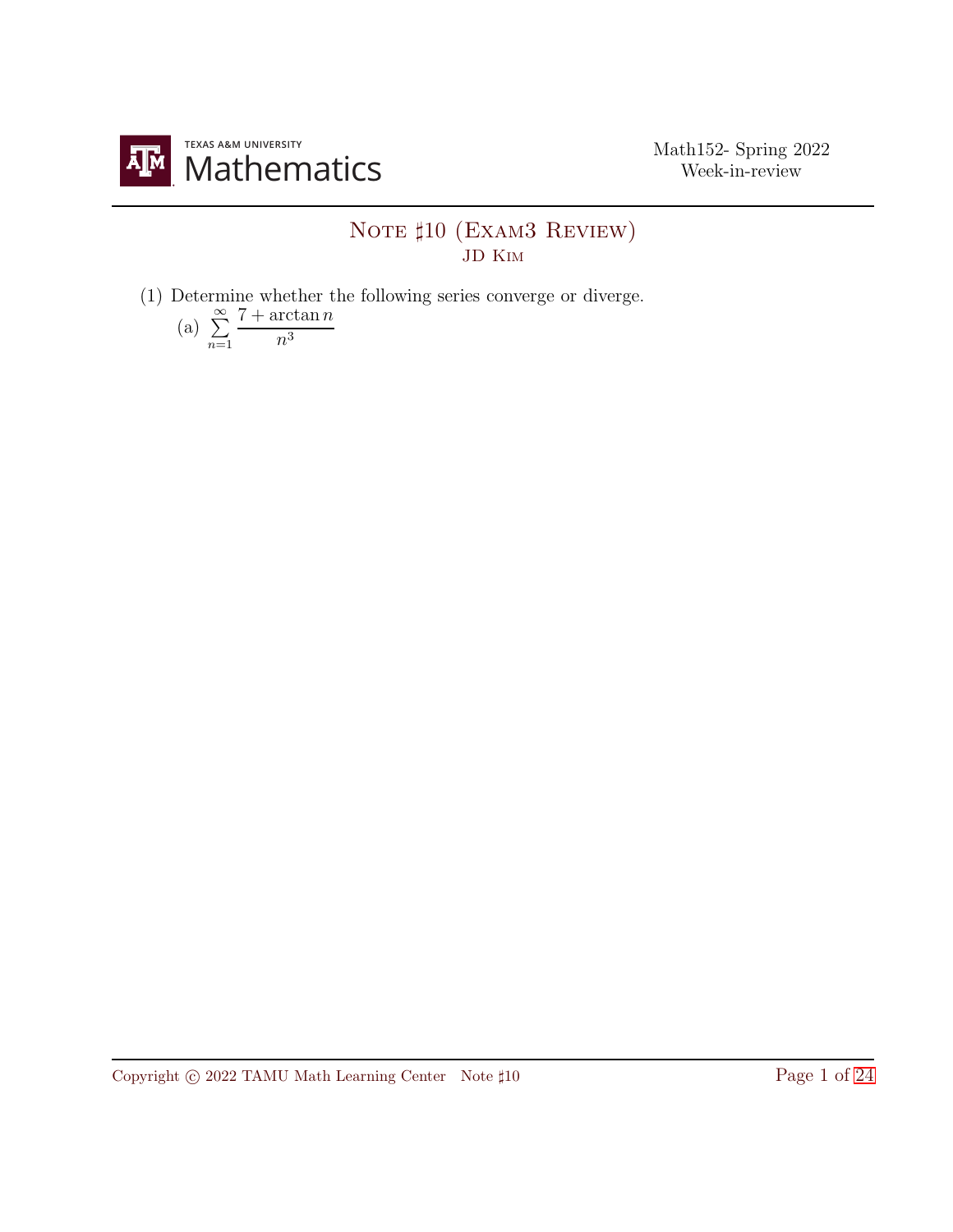

(b)  $\sum_{n=1}^{\infty}$  $\bar{n=}3$  $5+2\sin n$ n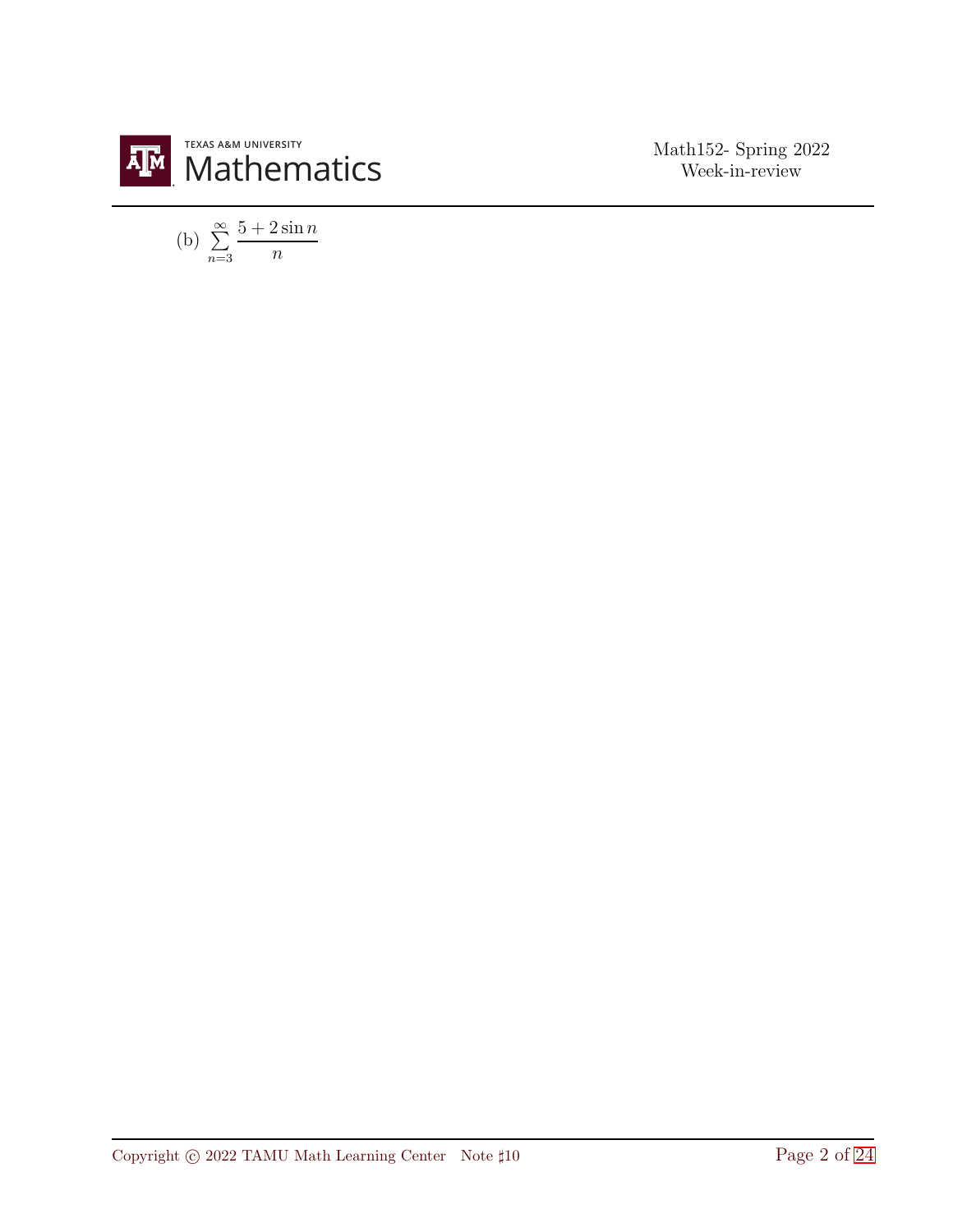

(c) 
$$
\sum_{n=3}^{\infty} \frac{5n^3 - 2n^2}{n^4 + 5n^2 + 9}
$$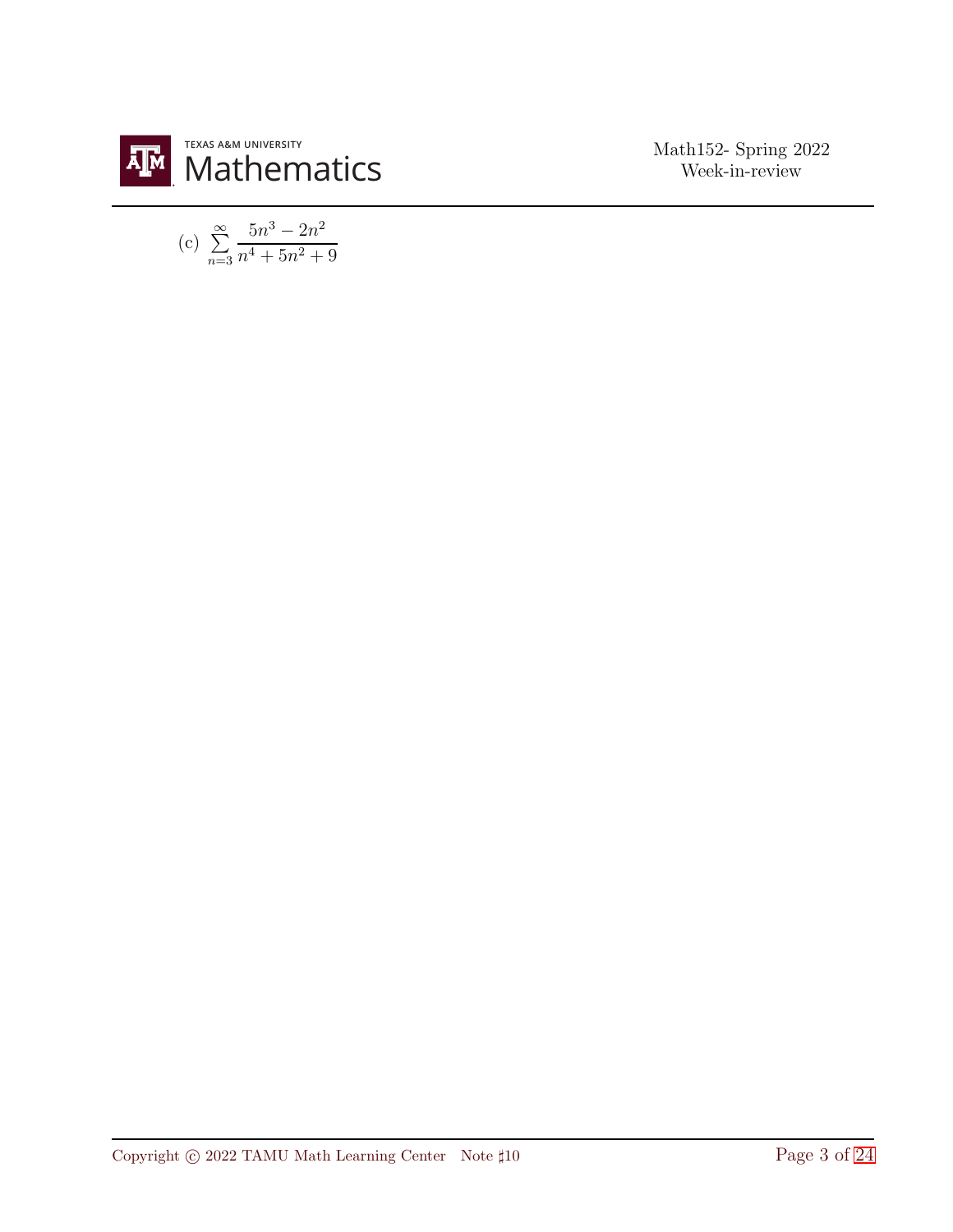

(d) 
$$
\sum_{n=0}^{\infty} \frac{n2^n}{3^{2n}}
$$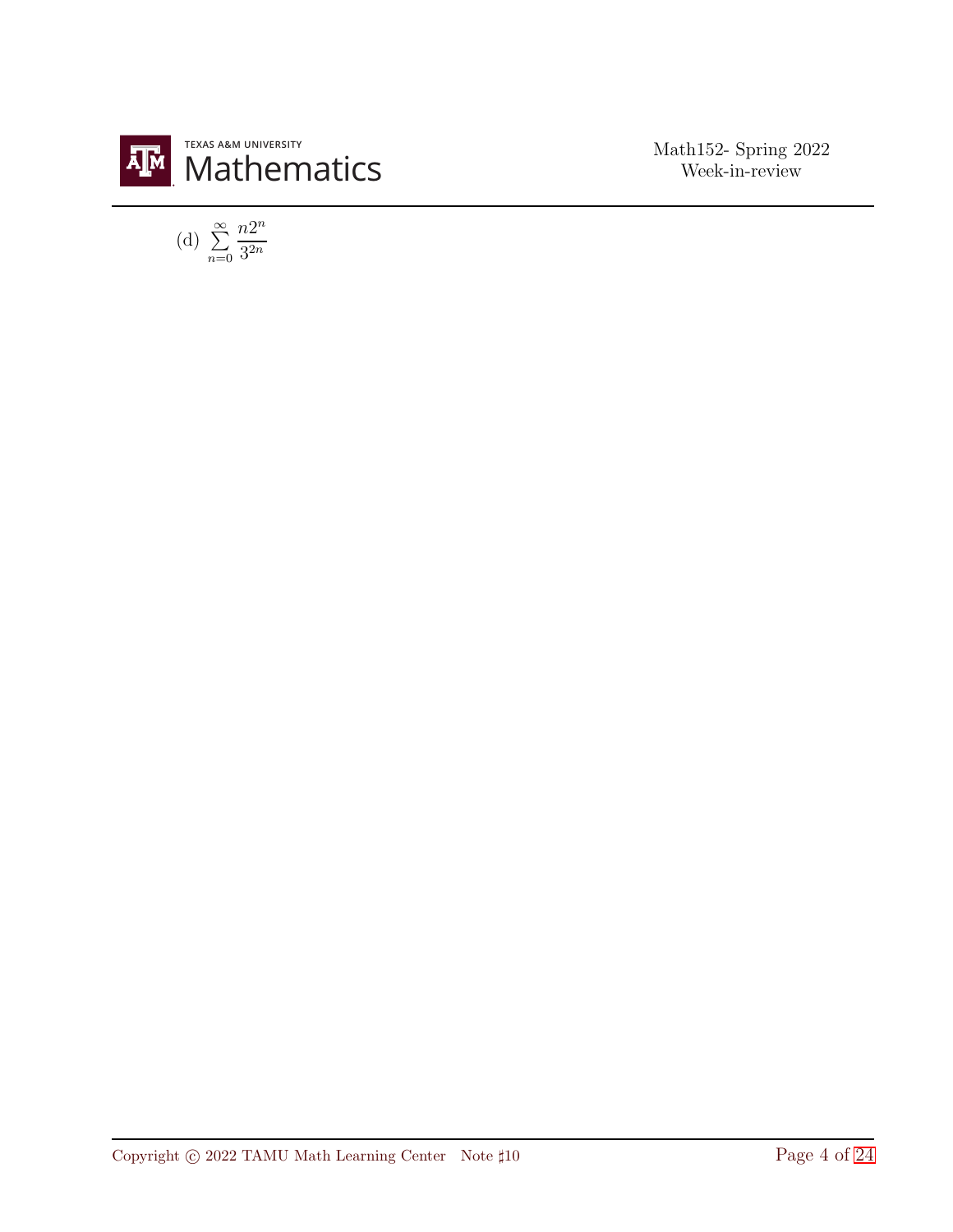

(2) Use the Alternating Series Estimation Theorem to estimate the error in using  $s_5$  (the sum of the first five terms) to approximate the sum of the series  $\sum^{\infty}$  $\overline{n=1}$  $(-1)^n$  $\frac{1}{n^2}$ .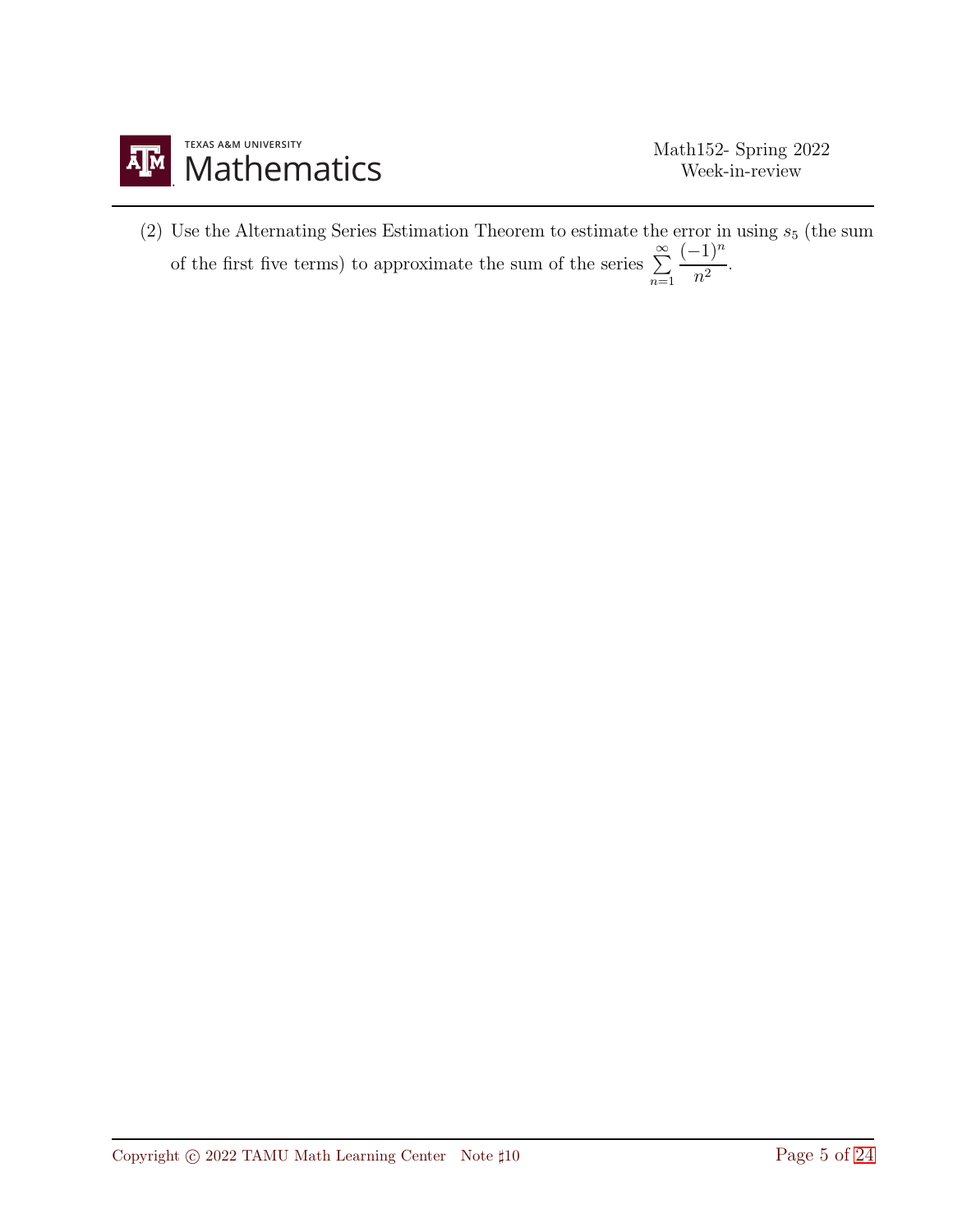

(3) Determine whether the following series absolutely convergence, conditionally convergence, or divergence.

(a) 
$$
\sum_{n=1}^{\infty} \frac{(-1)^n n!}{(2n+1)!}
$$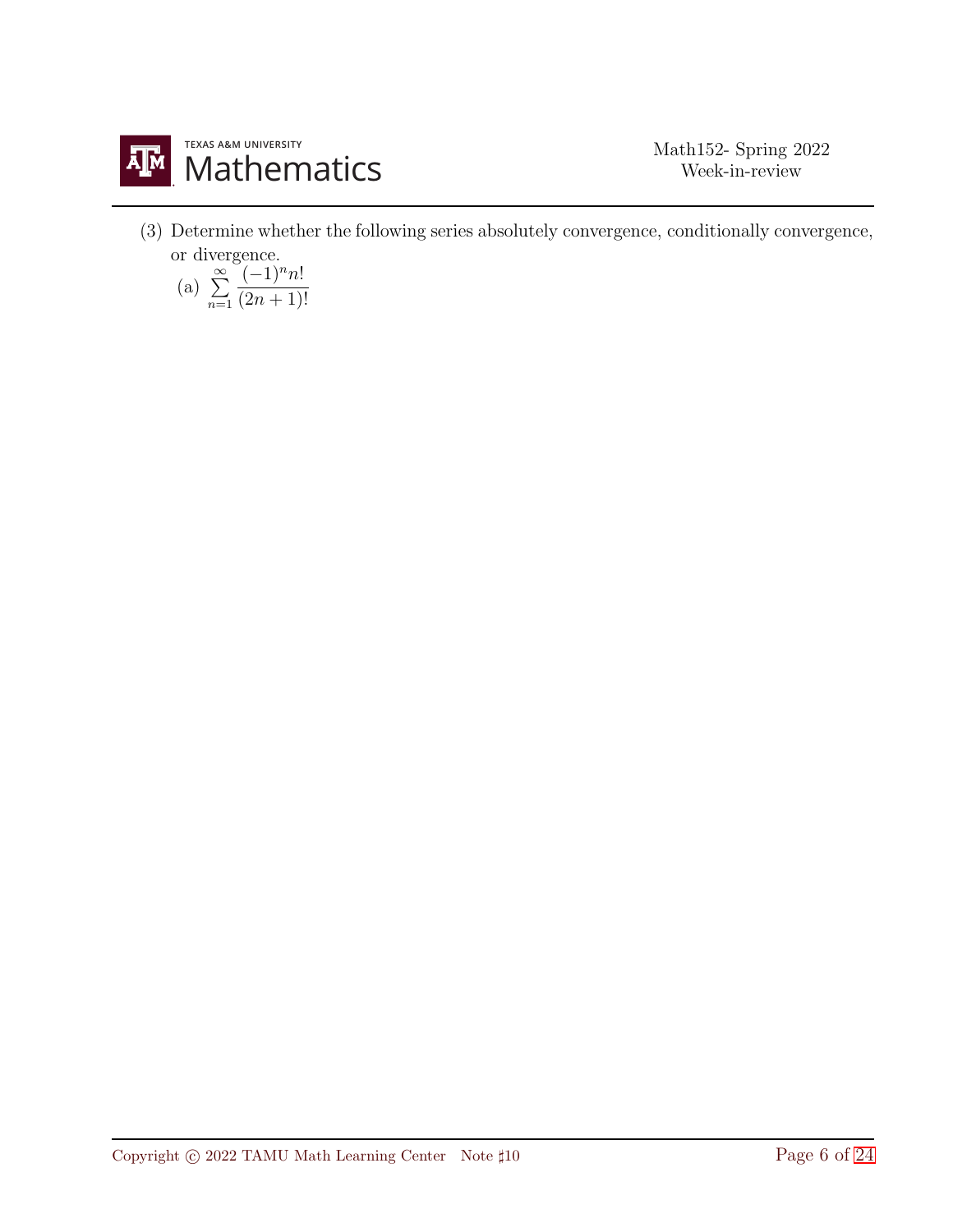

(b) 
$$
\sum_{n=1}^{\infty} \frac{(-1)^n}{\sqrt{n}}
$$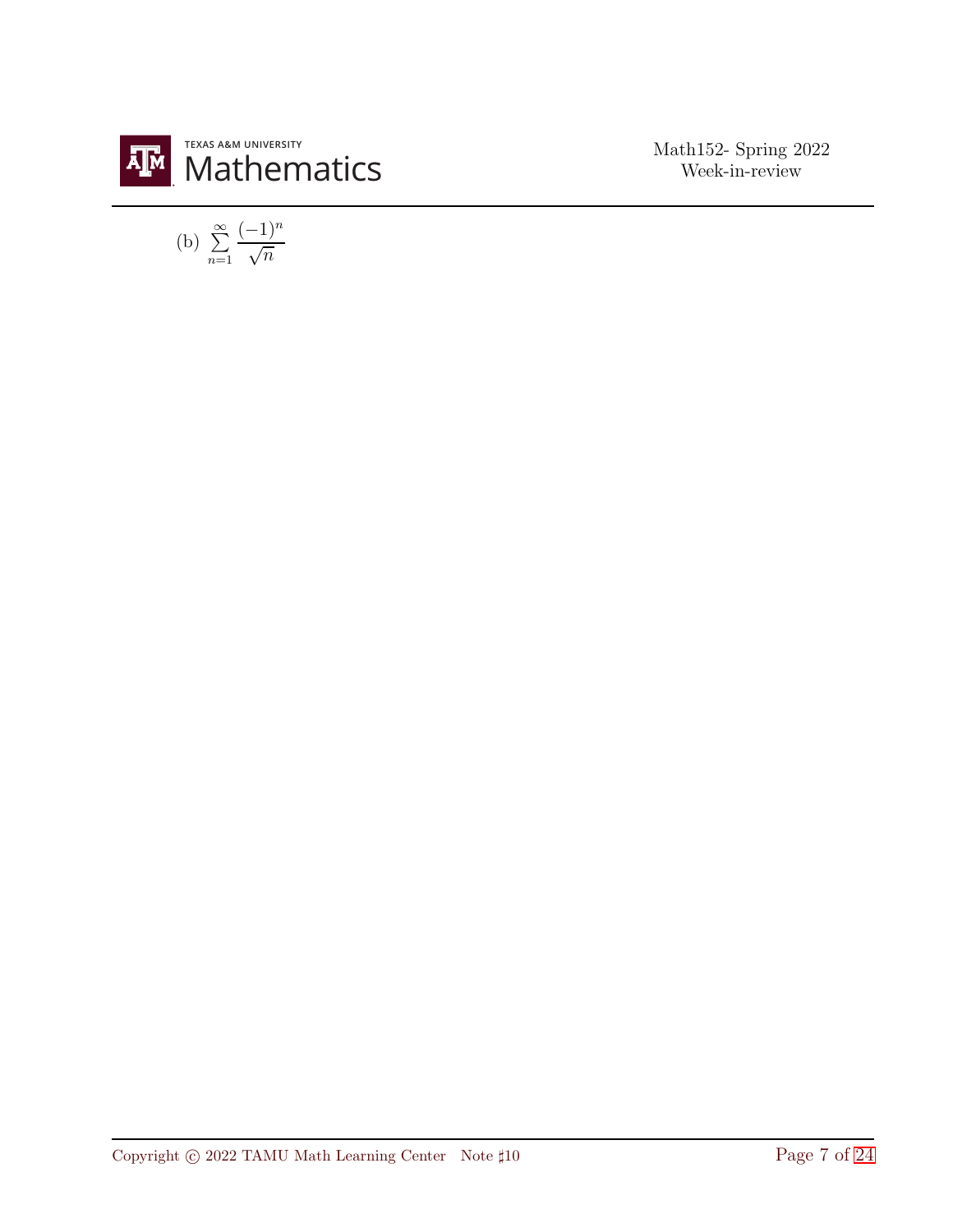

(c) 
$$
\sum_{n=1}^{\infty} \frac{(-1)^n}{n\sqrt{n}}
$$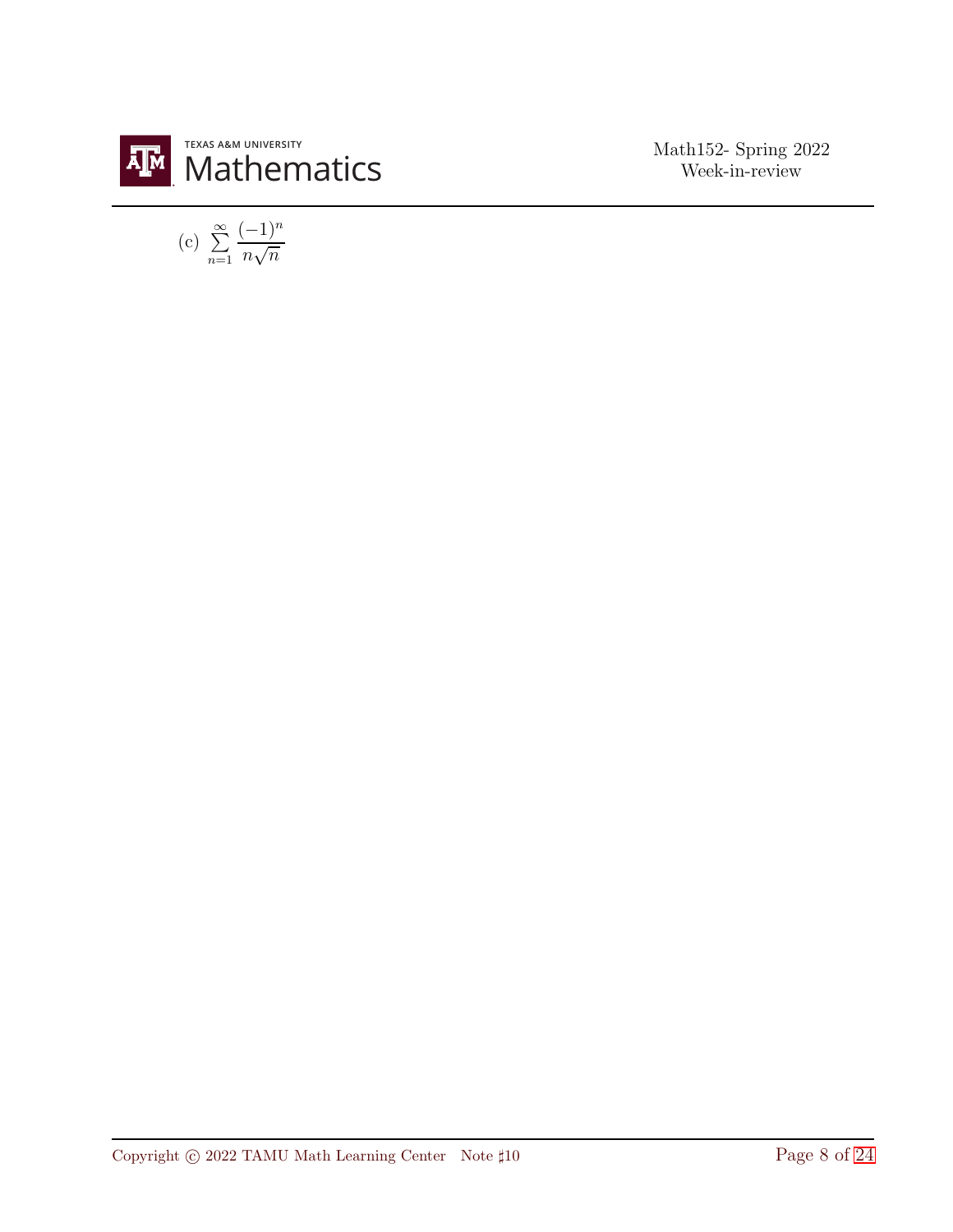

(d) 
$$
\sum_{n=2}^{\infty} \frac{n^2 - 3}{n^4 - n + 1}
$$

(e) 
$$
\sum_{n=1}^{\infty} \frac{\sqrt{n}+1}{n+7}
$$

Copyright © 2022 TAMU Math Learning Center Note ‡10 Page 9 of [24](#page-23-0)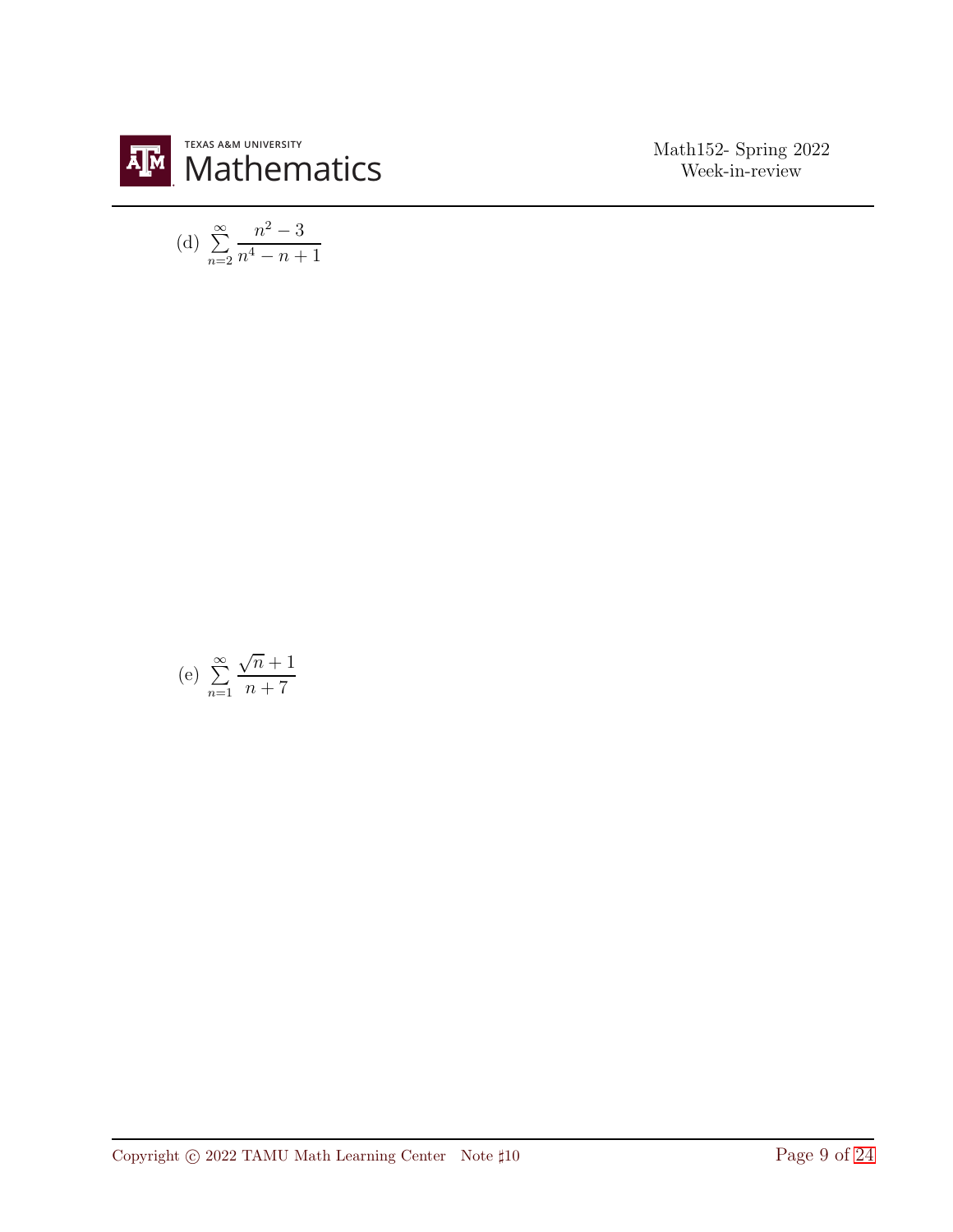

(4) Consider two series with positive terms,  $\sum_{n=1}^{\infty}$  $\bar{n=0}$  $a_n$  and  $\sum^{\infty}$  $\overline{n=0}$  $b_n$ . If  $\sum^{\infty}$  $\bar{n=0}$  $a_n$  diverges, which of the following is true? (a) If  $b_n > a_n$  for all n, then  $\sum^{\infty}$  $\bar{n=0}$  $b_n$  diverges. (b) If  $b_n < a_n$  for all n, then  $\sum_{n=1}^{\infty}$  $\overline{n=0}$  $b_n$  converges. (c) If  $\lim_{n \to \infty} b_n = 0$ , then  $\sum_{n=0}^{\infty}$  $b_n$  converges.

(d) If 
$$
\lim_{n \to \infty} b_n = 0
$$
, then  $\sum_{n=0}^{\infty} b_n$  diverges.

(5) Suppose that the power series  $\sum^{\infty}$  $\sum_{n=0}$  $c_n x^n$  converges when  $x = 3$  and diverges when  $x = 6$ . Which of the following statements is certain to be true?

- (a)  $\sum^{\infty}$  $\sum_{n=0}^{\infty} c_n(-6)^n$  is divergent.
- (b)  $\sum_{n=0}^{\infty}$  $\sum_{n=0}^{\infty} c_n(-4)^n$  is convergent.
- $(c) \sum_{n=0}^{\infty}$  $\sum_{n=0}^{\infty} c_n(-3)^n$  is convergent.
- (d)  $\sum_{n=0}^{\infty}$  $\sum_{n=0}^{\infty} c_n(-2)^n$  is convergent.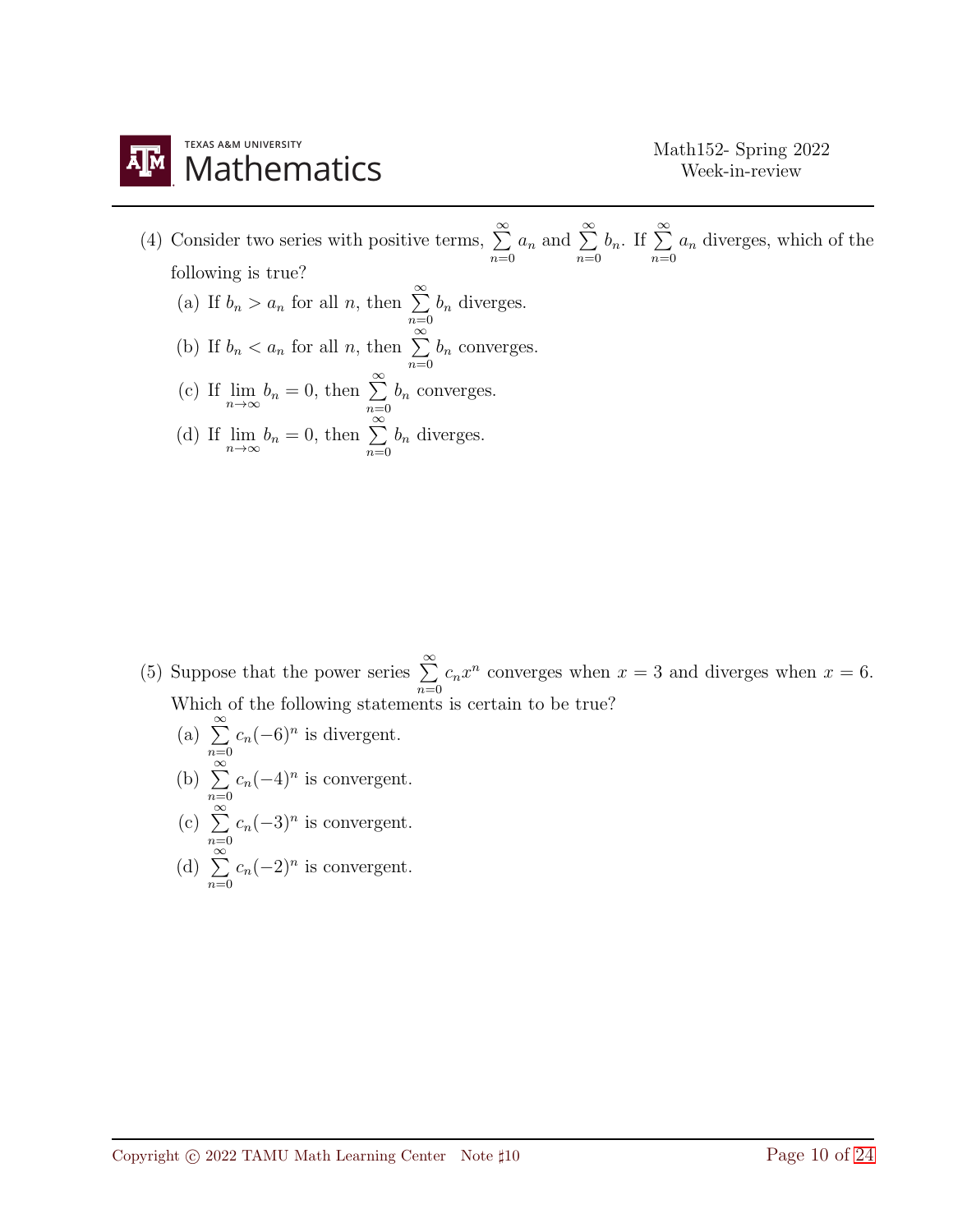

(6) Find the radius of convergence of the series 
$$
\sum_{n=1}^{\infty} \frac{n!(2x-3)^n}{5^n}.
$$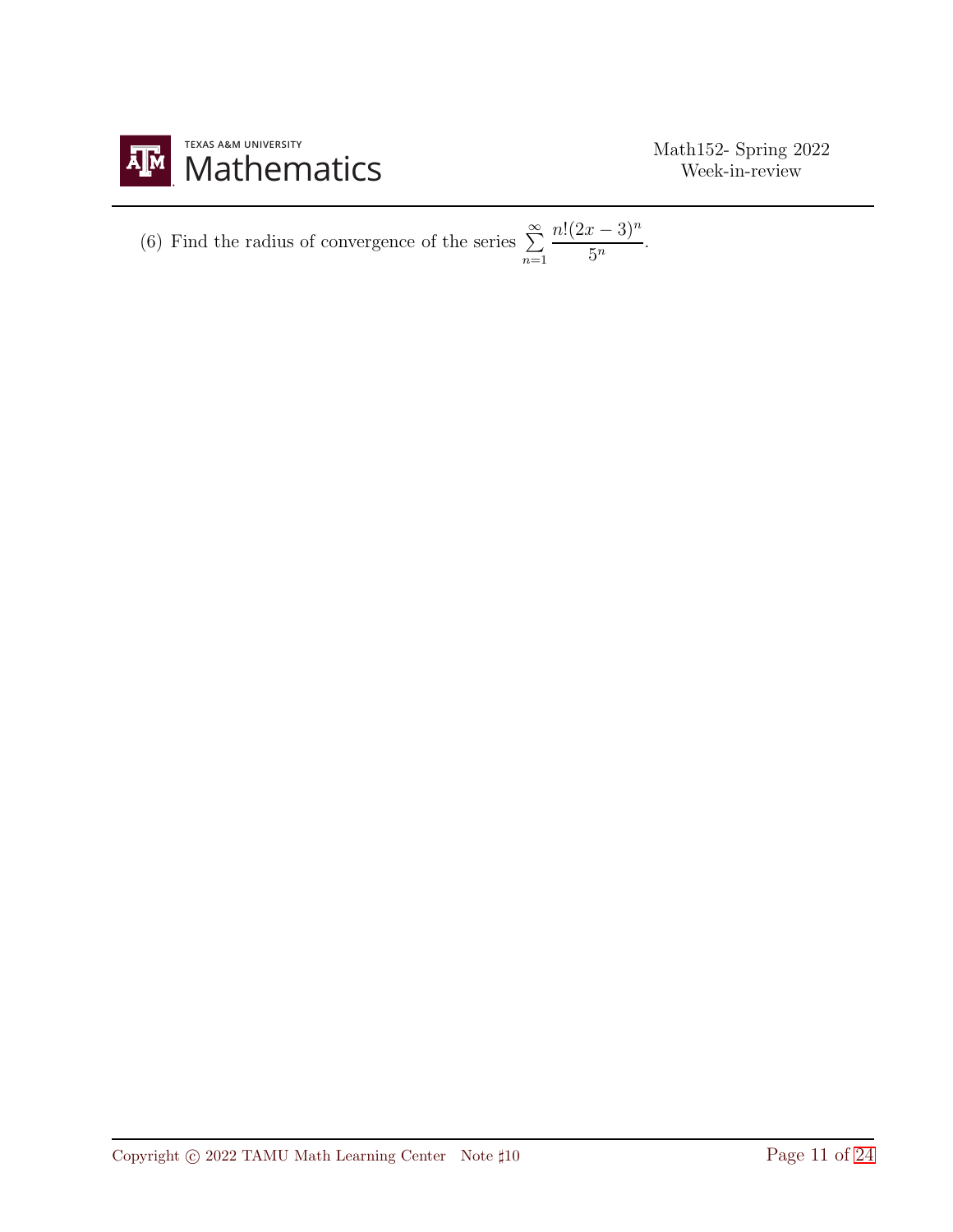

(7) Find the radius of convergence and the interval of convergence of the power series.

(a) 
$$
\sum_{n=1}^{\infty} \frac{(-1)^n (2x+1)^n}{n 7^n}
$$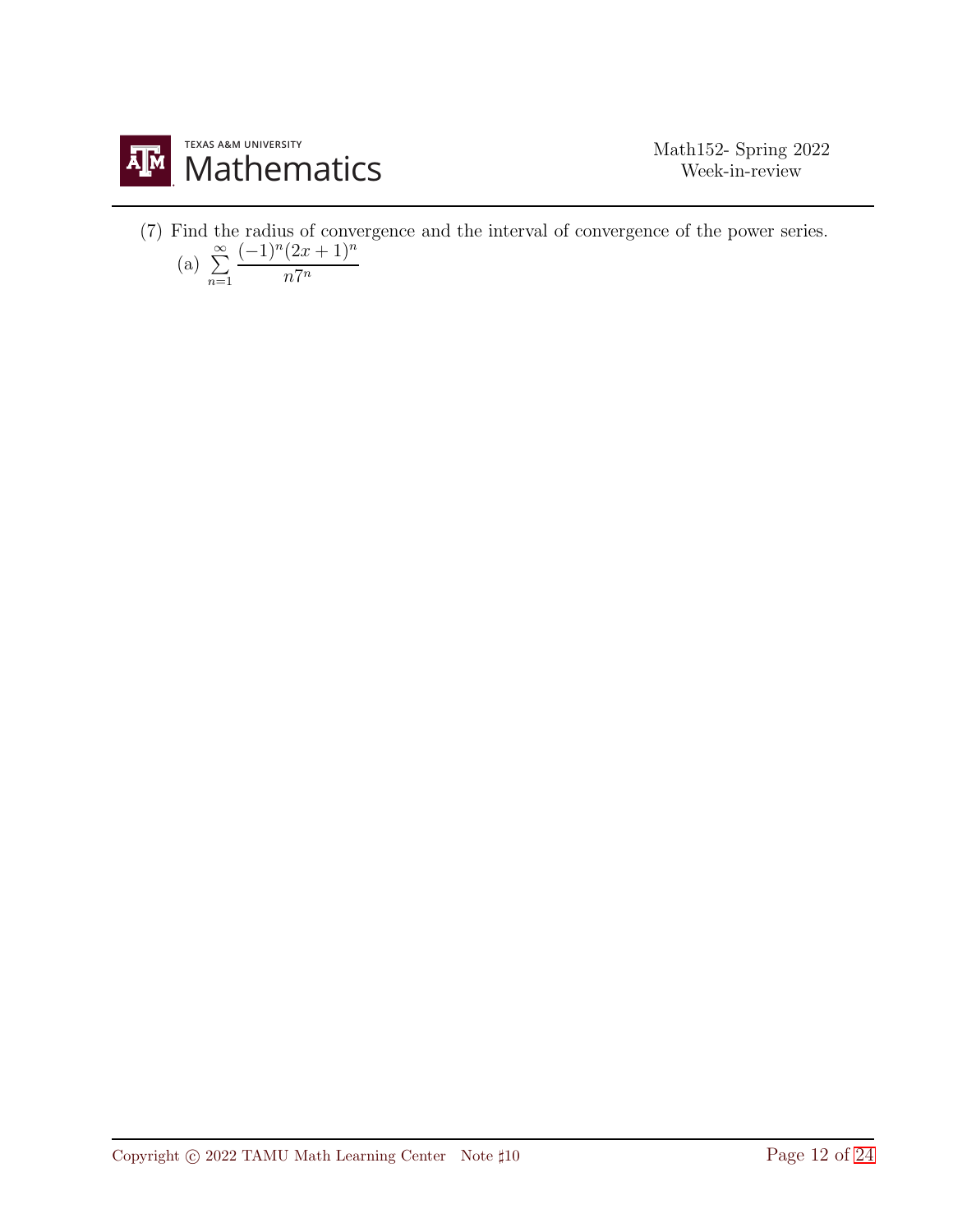

(b) 
$$
\sum_{n=0}^{\infty} \frac{(x-1)^n}{5^n n!}
$$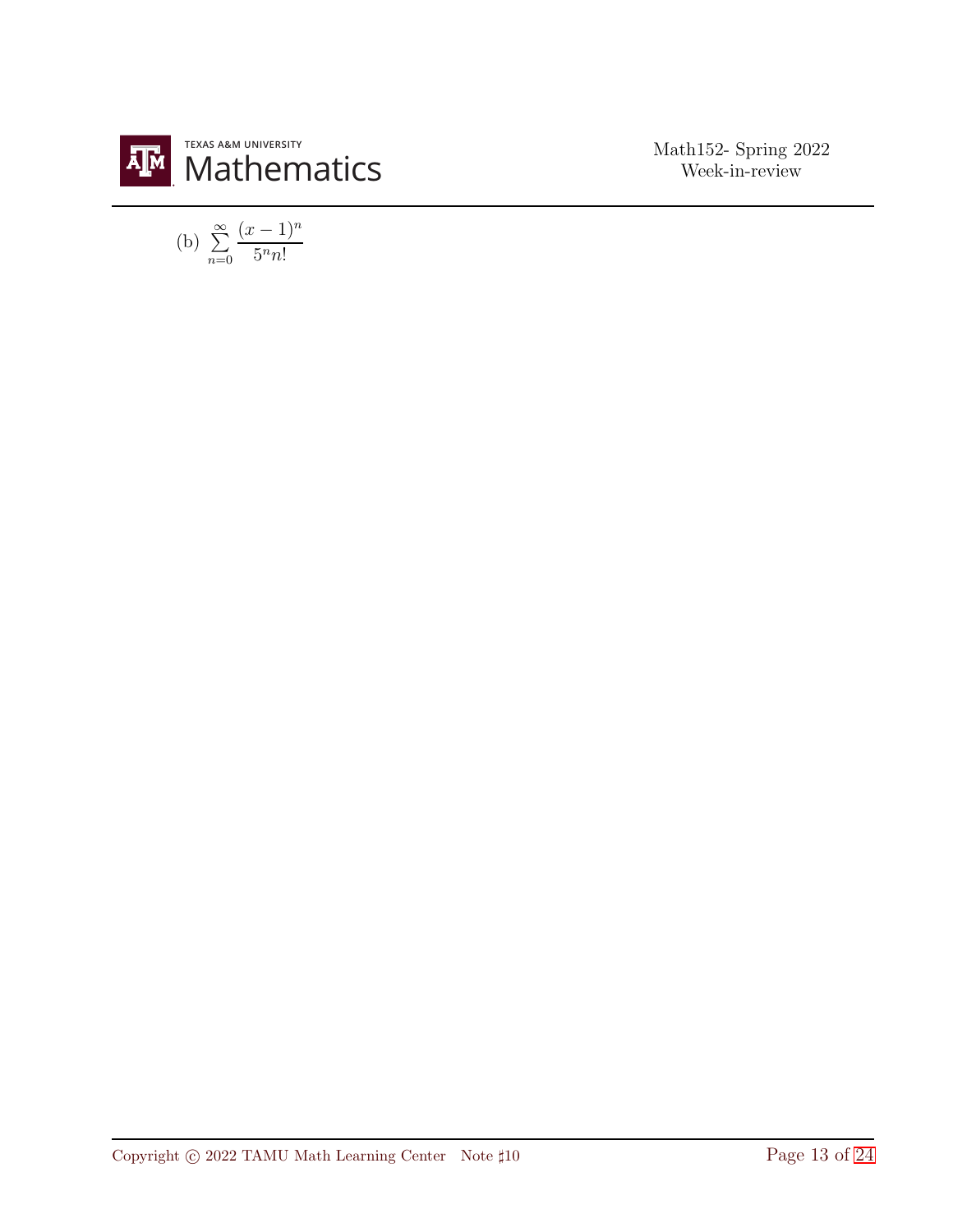

(8) Find the power series of 
$$
f(x) = \frac{x^3}{8+x}
$$
 centered at 0.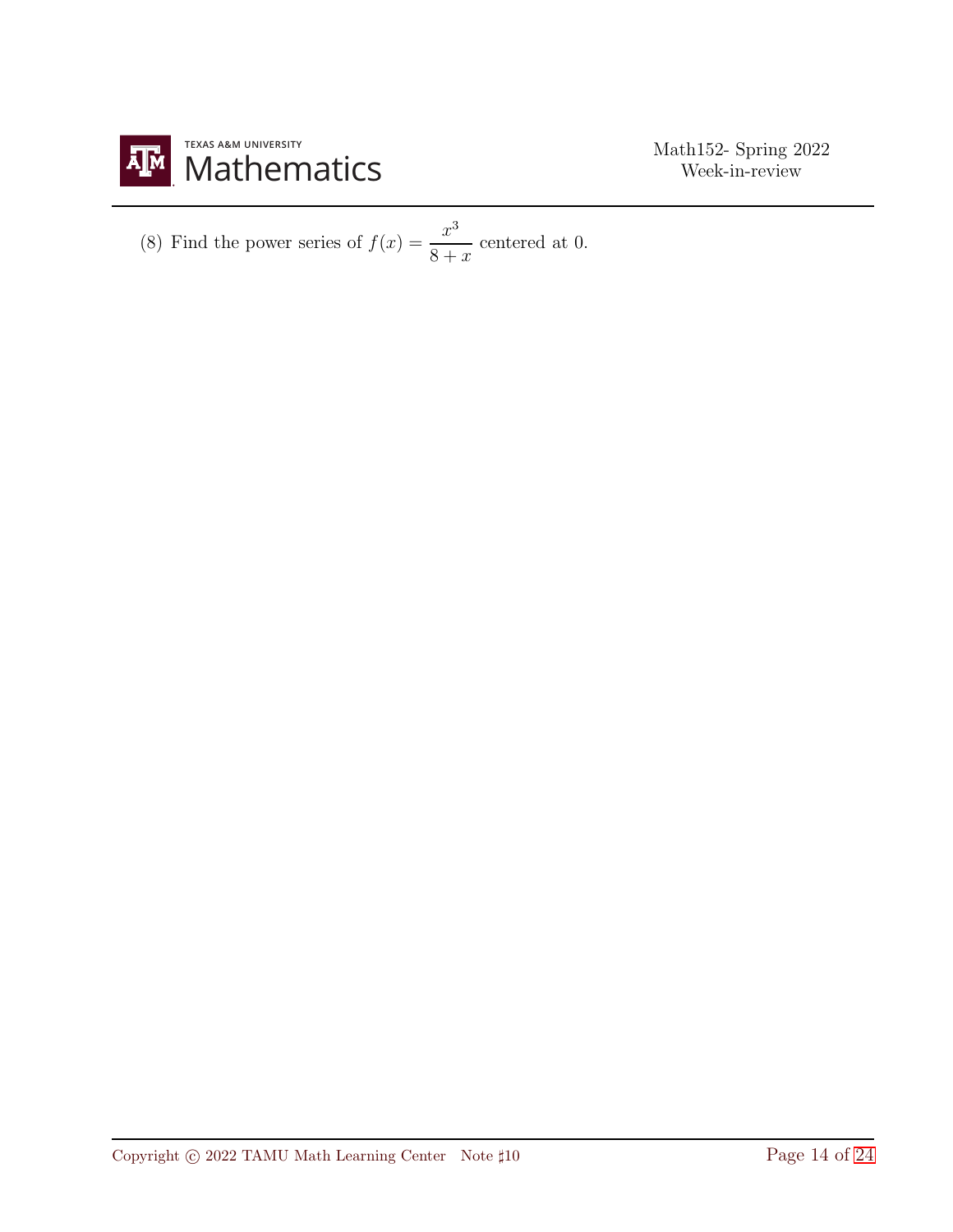

(9) Find the Maclaurin series. (a)  $f(x) = x \cos(x^2)$ .

(b) 
$$
f(x) = \frac{x^2}{(1+5x)^2}
$$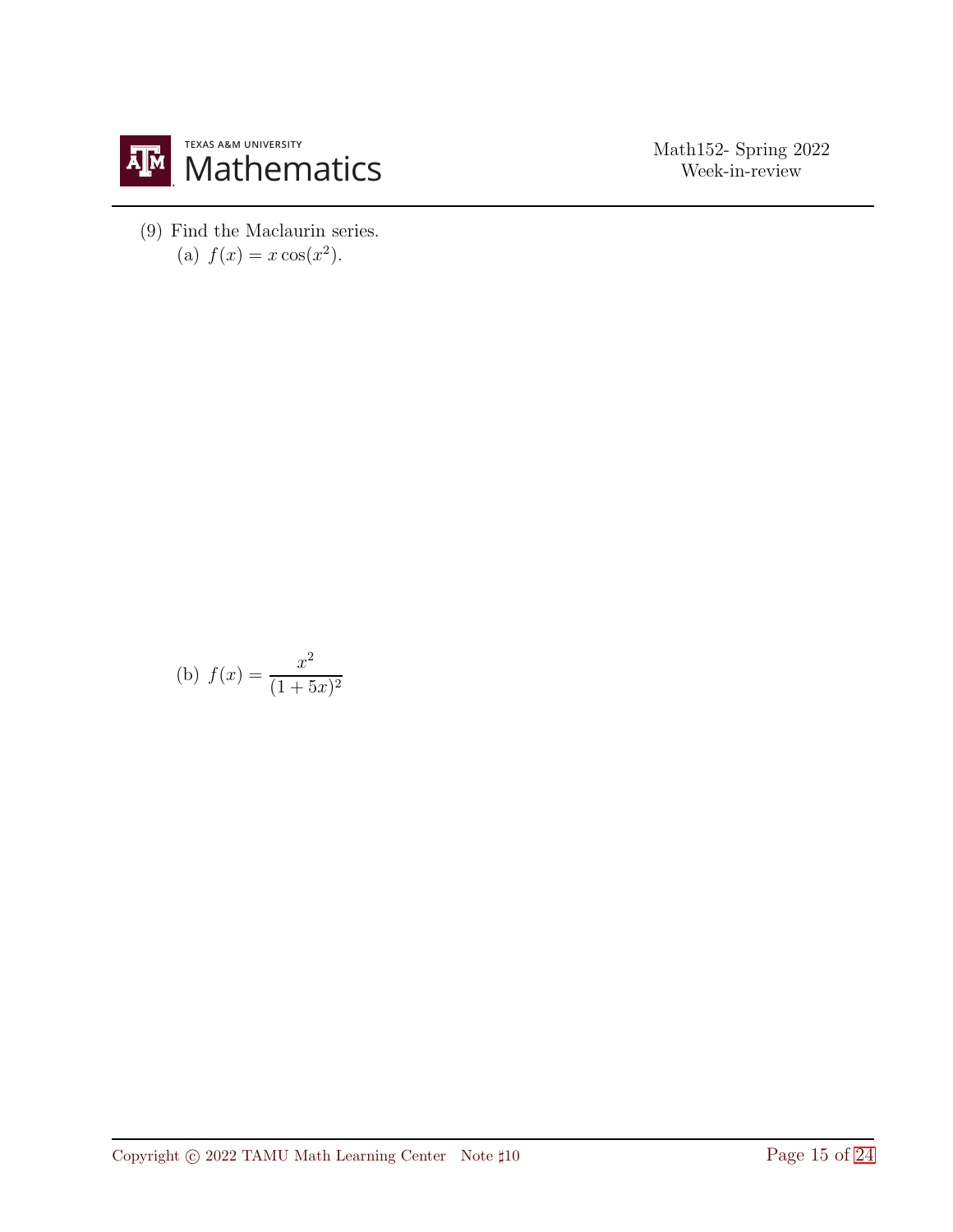

(10) Find the Maclaurin series for  $f(x) = x^4 \arctan(2x)$ .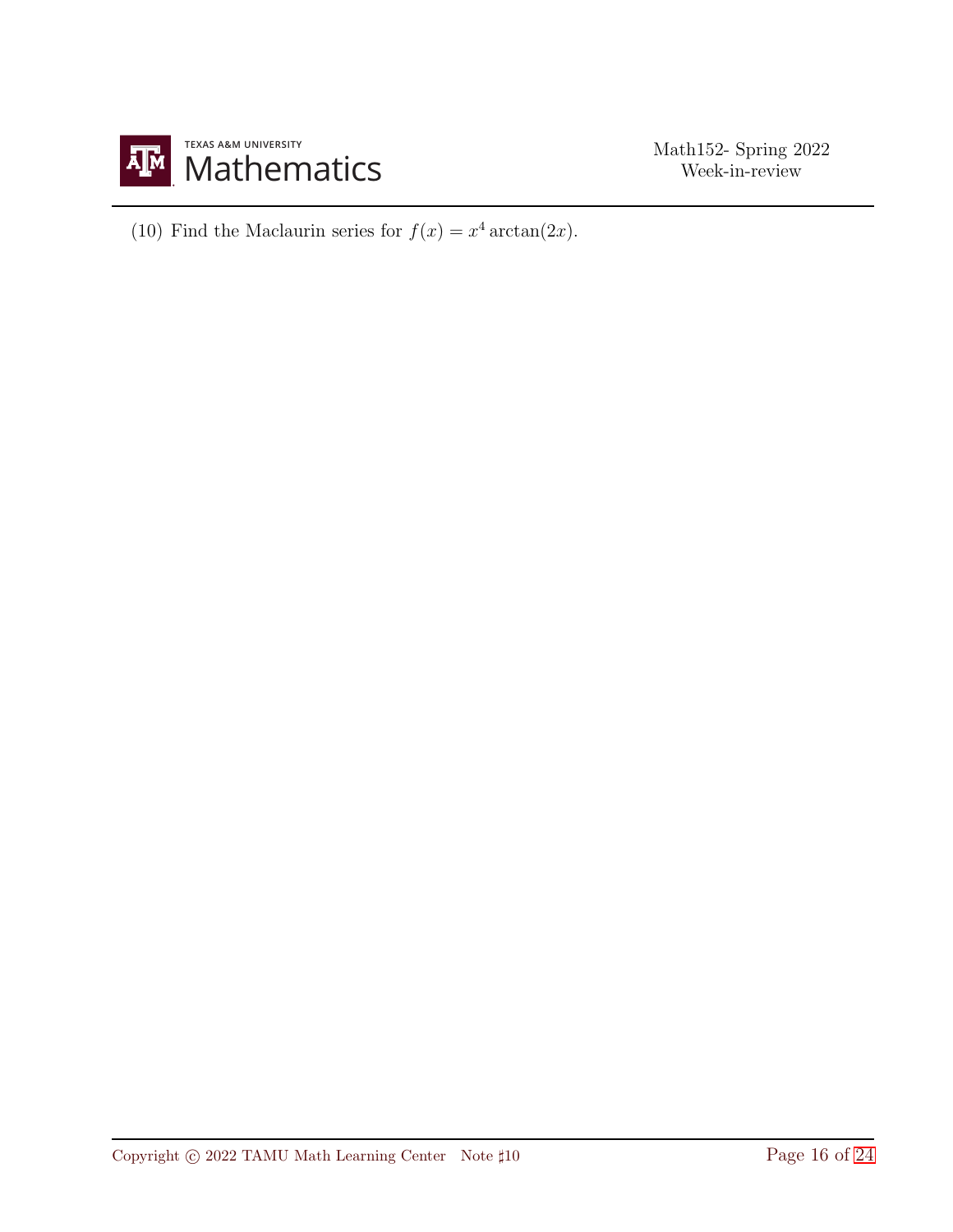

| (11) Find the radius of convergence for the Maclaurin series representation of $f(x) = \frac{1}{1+9x^2}$ . |  |
|------------------------------------------------------------------------------------------------------------|--|
|                                                                                                            |  |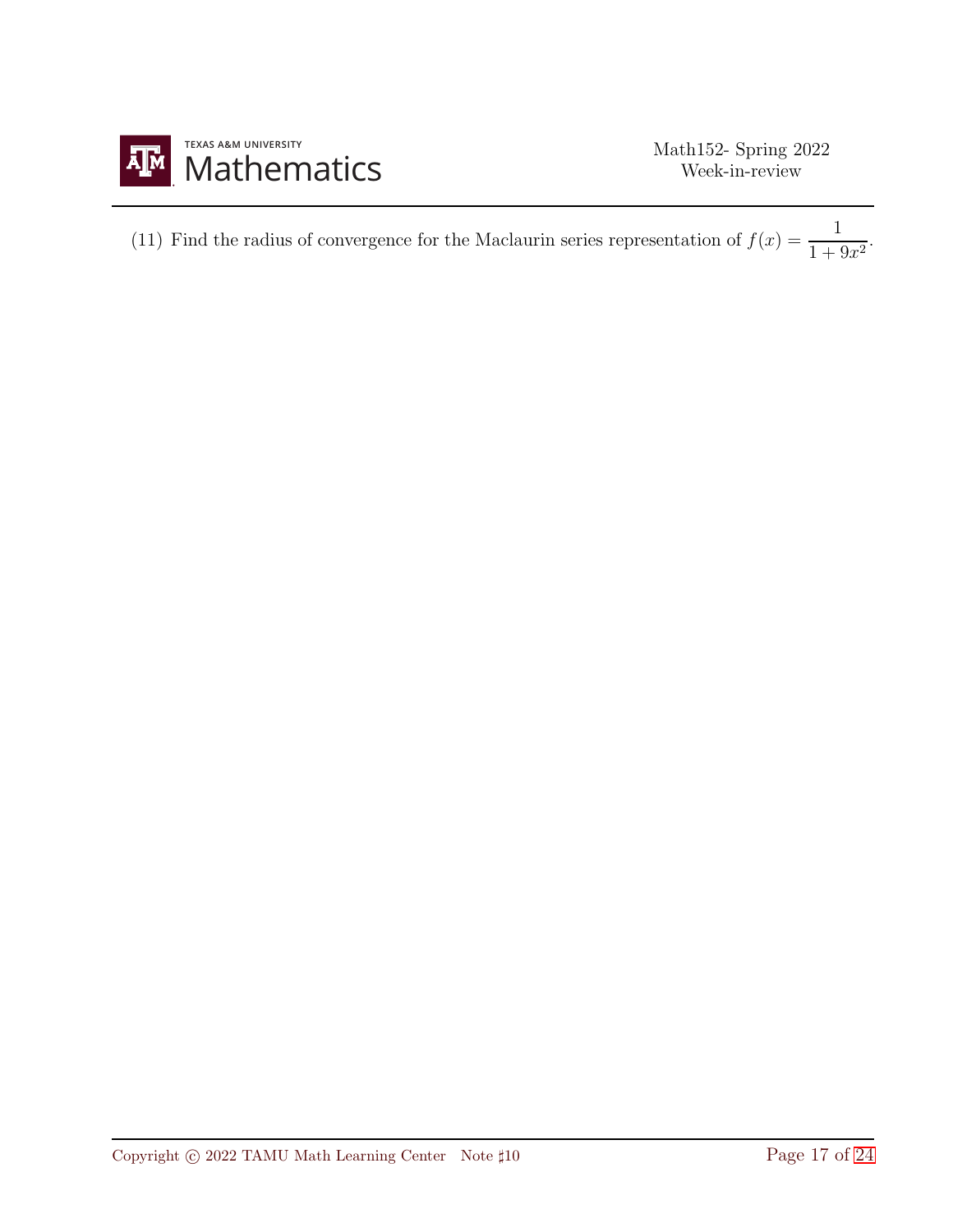

(12) Find the third degree Taylor polynomial,  $T_3(x)$ , centered at  $a = 1$  for the function  $f(x) = \sqrt{x}.$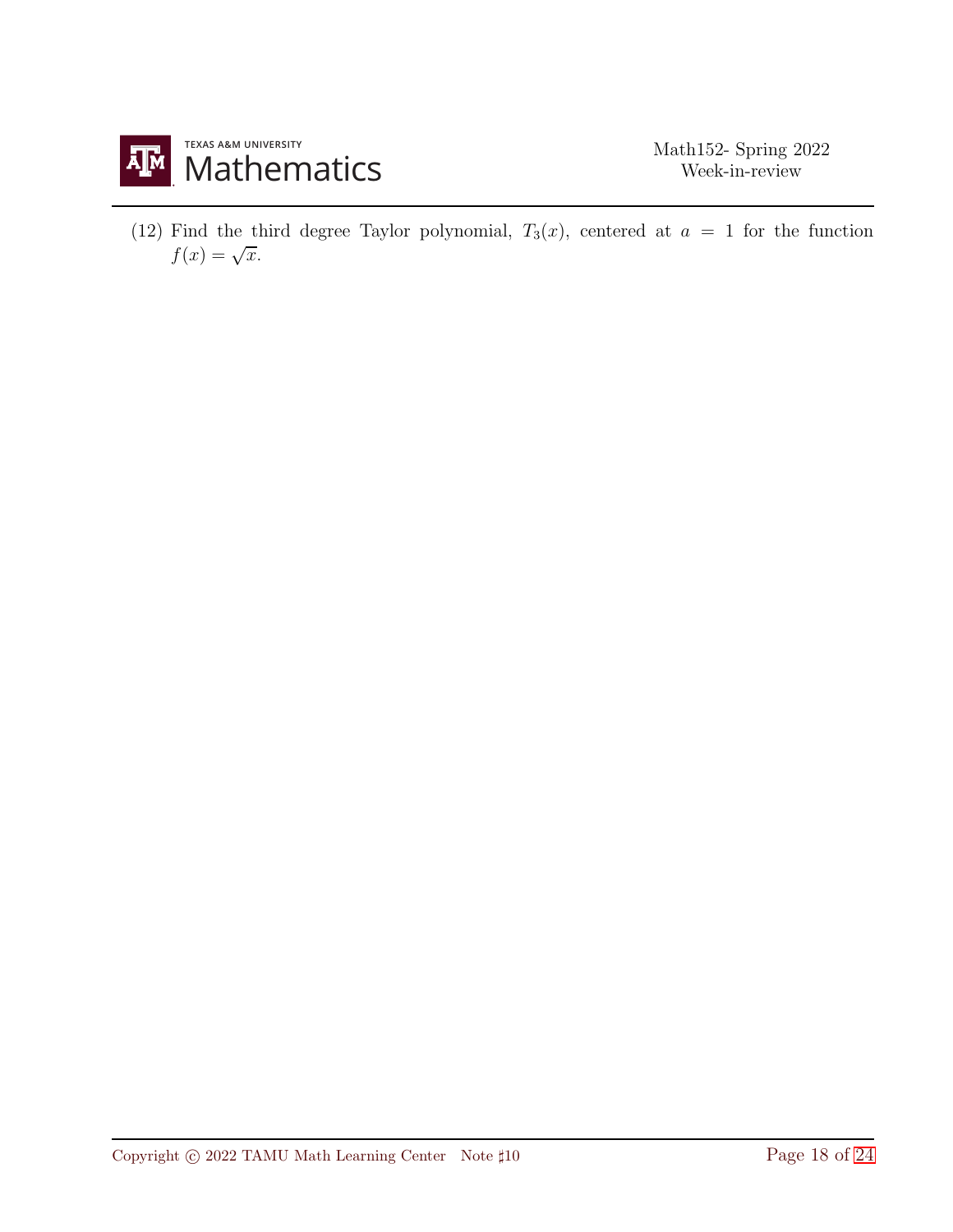

(13) Find the third degree Taylor polynomial,  $T_3(x)$ , centered at  $a = -1$  for the function  $f(x) = x^4 + 5x^3 + 4x^2 + x + 7.$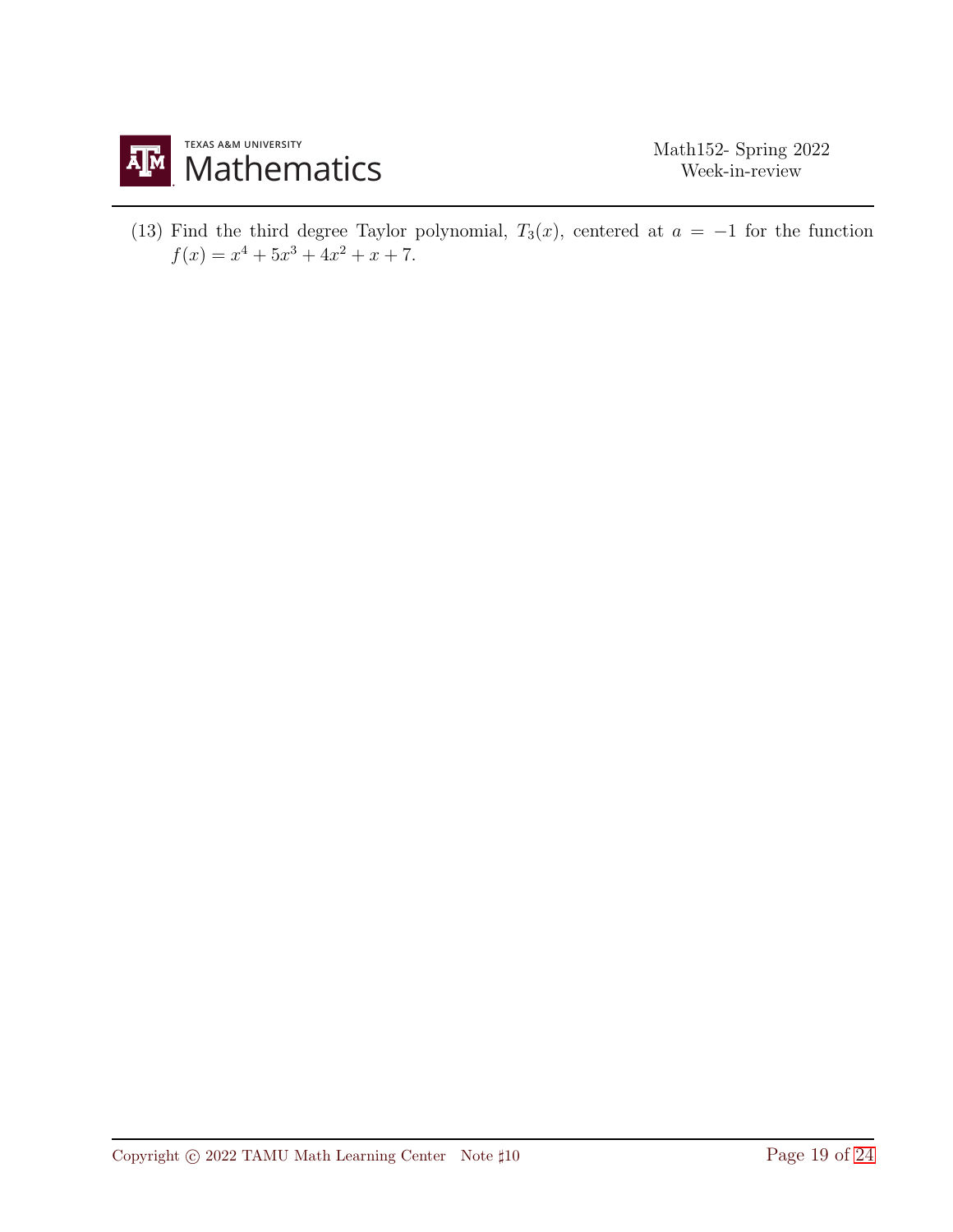

(14) Find the Taylor series for  $f(x) = xe^x$  about  $a = 5$ .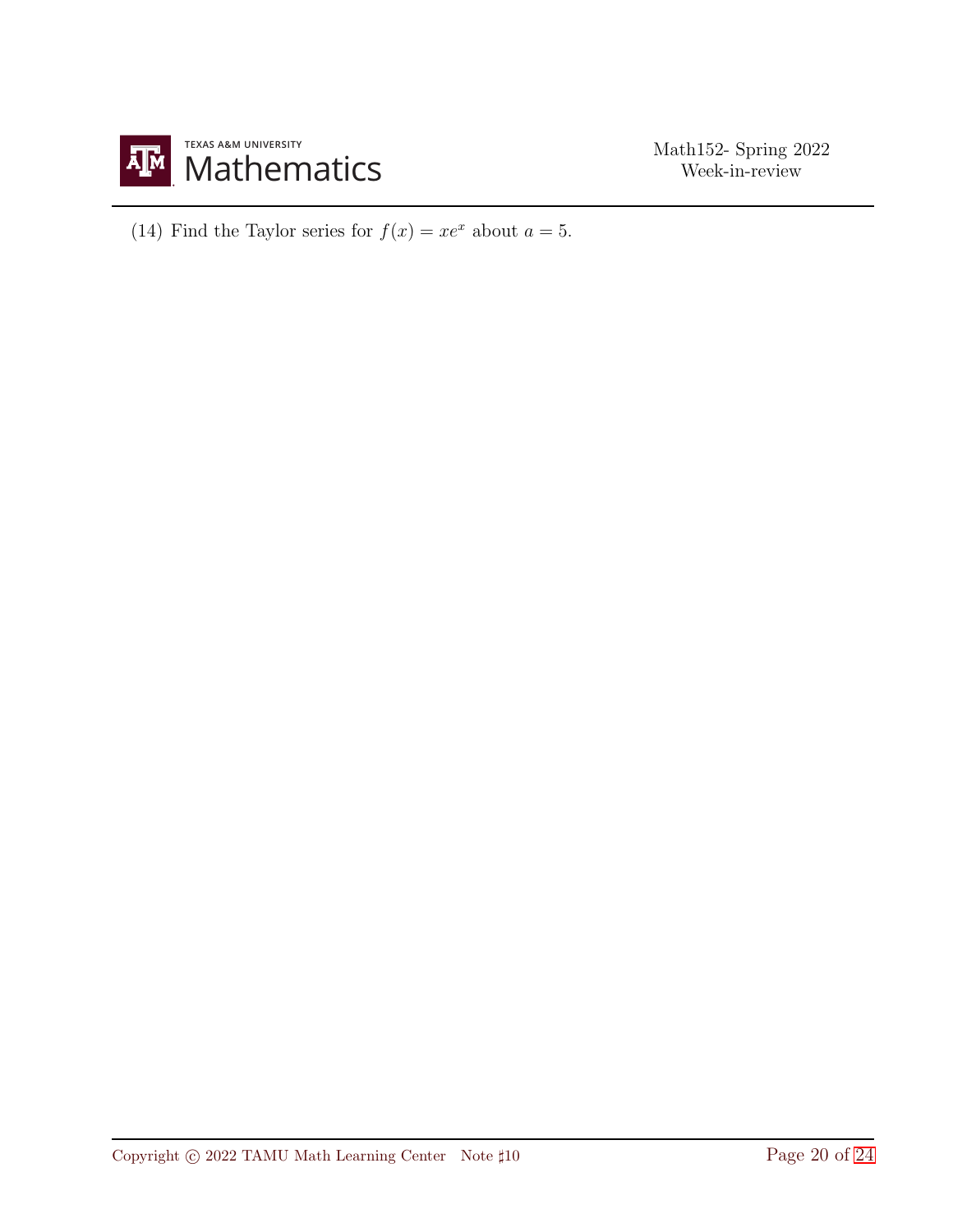

(15) Find the sum of the series 
$$
\sum_{n=0}^{\infty} \frac{(-1)^n 5^{2n+2}}{3^{2n+1}(2n+1)!}.
$$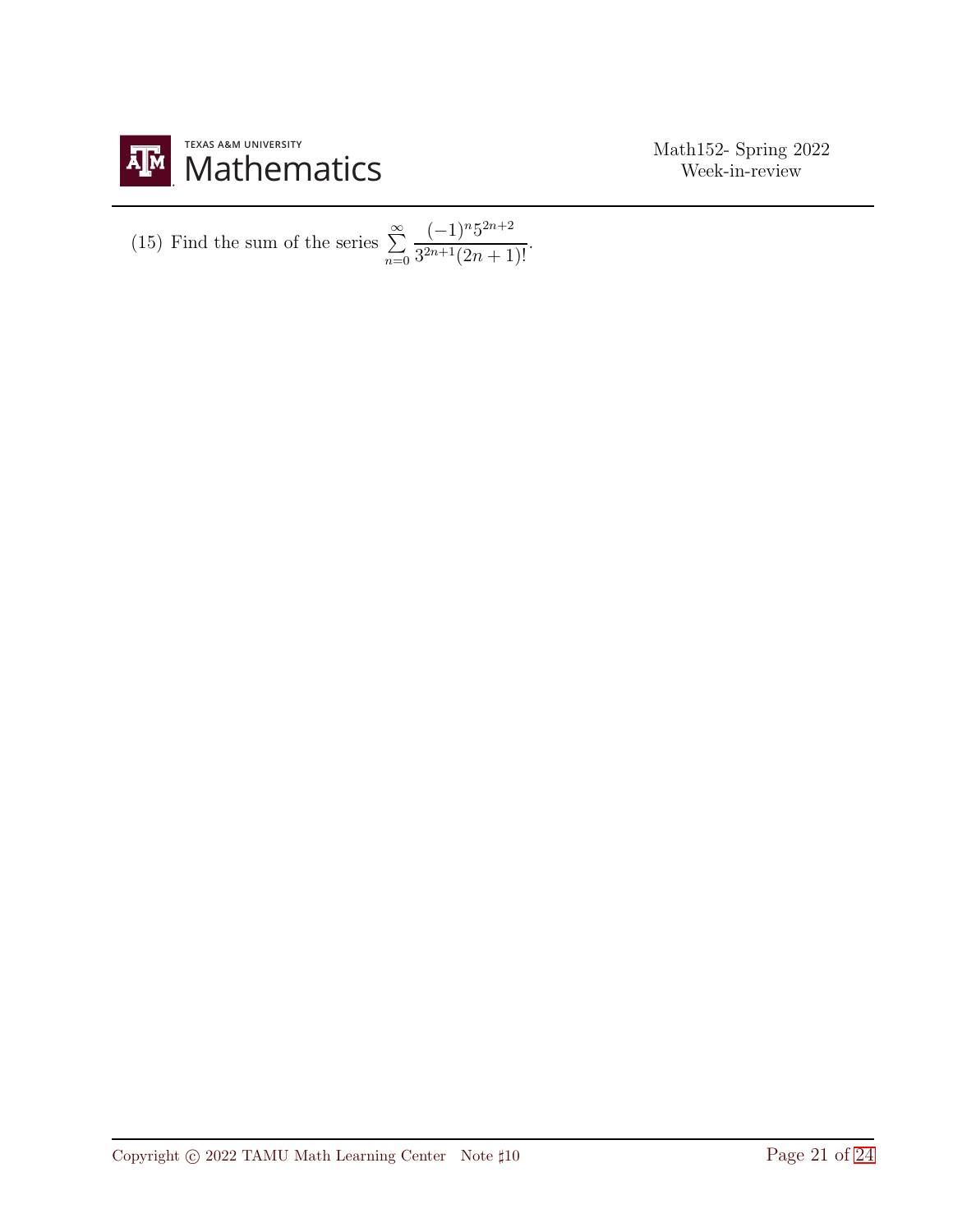

(16) Find the sum of the series  $\sum^{\infty}$  $\sum_{n=0}$  $3^{n+1}$  $\frac{5}{2^n n!}$ .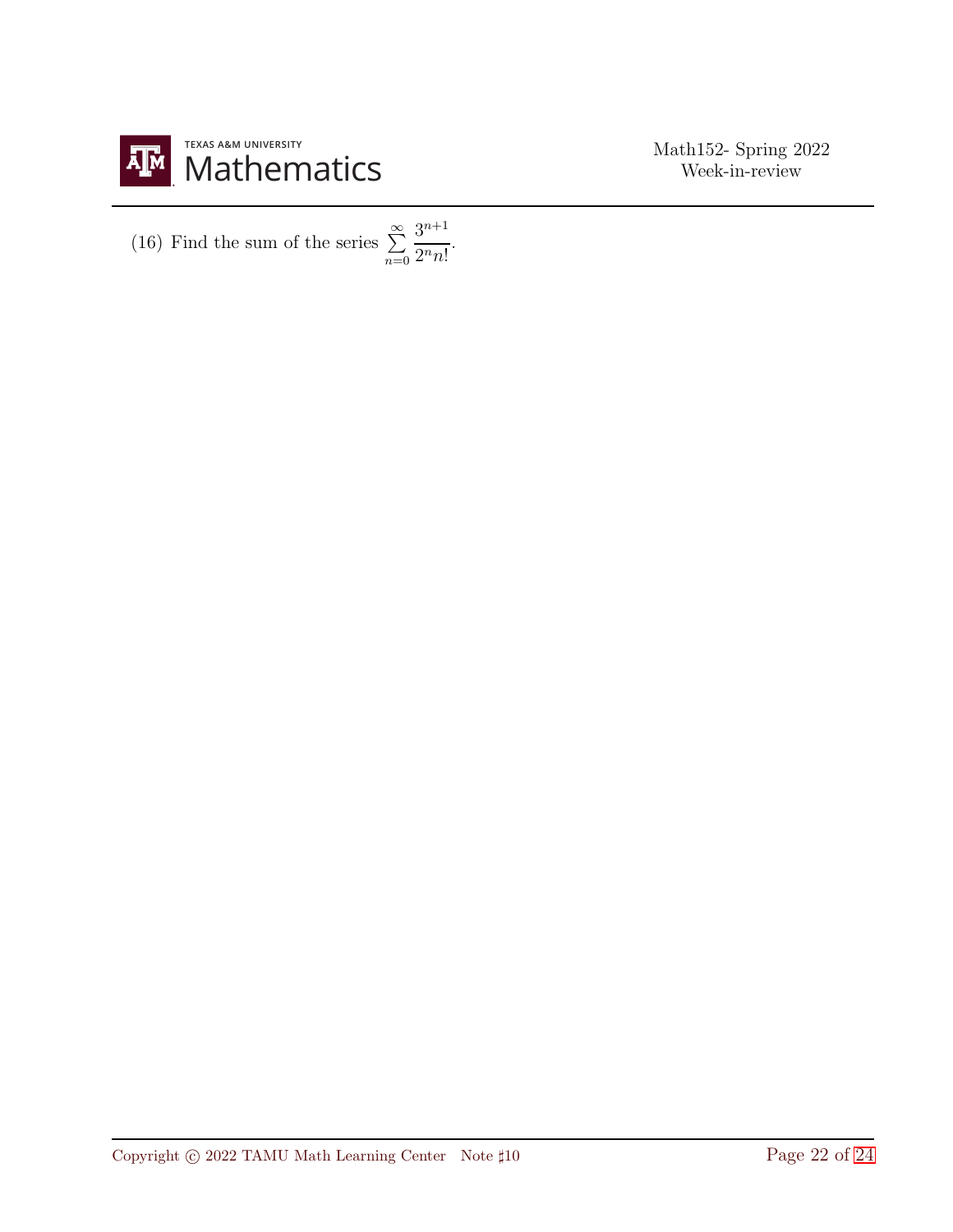

(17) Evaluate the integral as a power series.

(a) 
$$
\int x^3 \ln(1 + 7x^3) dx
$$